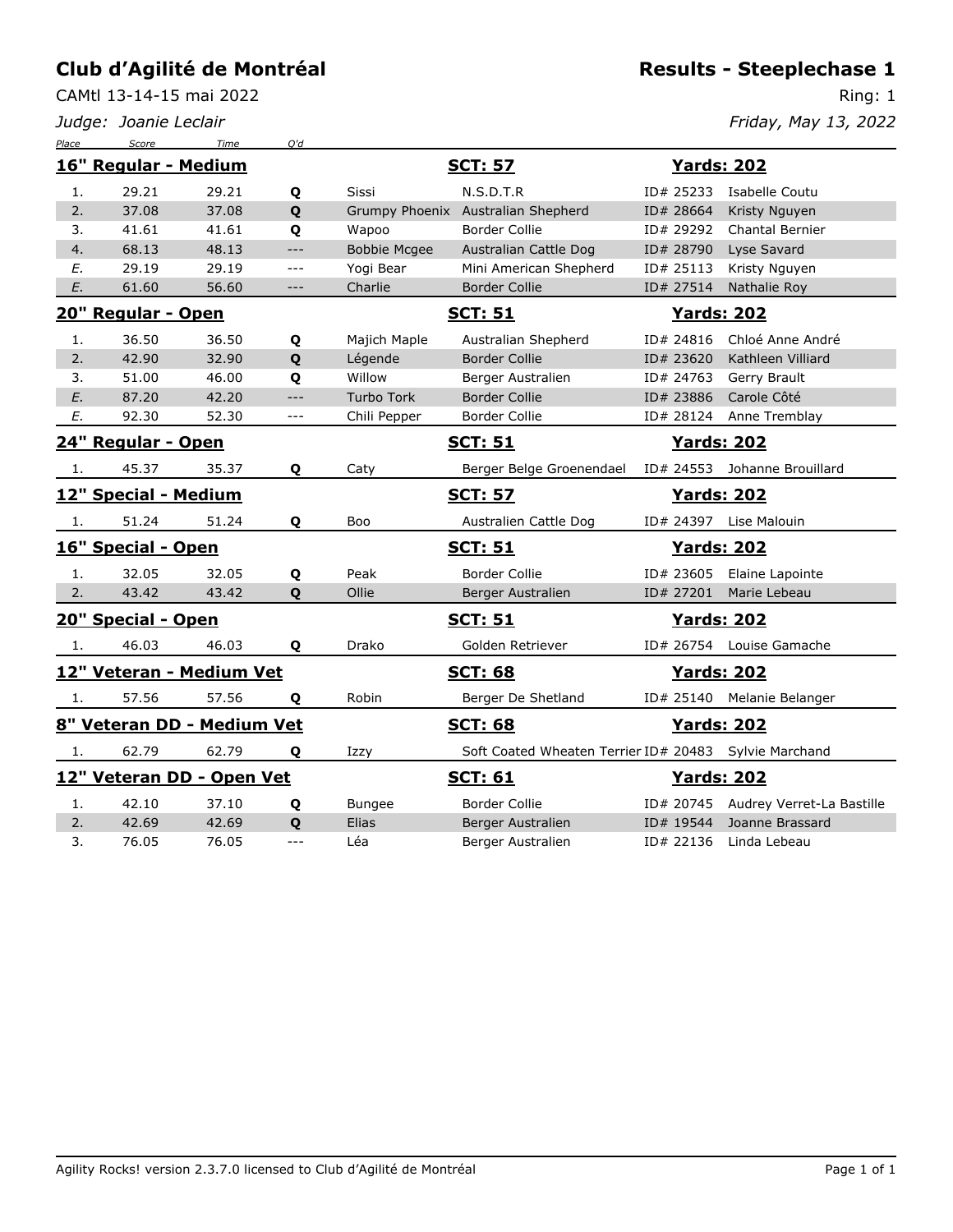CAMtl 13-14-15 mai 2022

*Judge: Joanie Leclair*

Ring: 1 *Saturday, May 14, 2022*

| Place | Score                 | Time                       | O'd         |                     |                                                        |           |                                              |
|-------|-----------------------|----------------------------|-------------|---------------------|--------------------------------------------------------|-----------|----------------------------------------------|
|       | 8" Regular - Mini     |                            |             |                     | <b>SCT: 68</b>                                         |           | <u>Yards: 222</u>                            |
| 1.    | 89.24                 | 64.24                      | $---$       | Mercy               | All Canadian                                           |           | ID# 23607 Julie Petelle                      |
|       | 12" Regular - Medium  |                            |             |                     | <b>SCT: 63</b>                                         |           | <b>Yards: 222</b>                            |
| 1.    | 62.41                 | 62.41                      | Q           | April               | Shetland Sheepdog                                      |           | ID# 25990 Sylvie Pigeon                      |
|       | 16" Regular - Medium  |                            |             |                     | <b>SCT: 63</b>                                         |           | <b>Yards: 222</b>                            |
| 1.    | 37.97                 | 37.97                      | Q           | Sissi               | N.S.D.T.R                                              |           | ID# 25233 Isabelle Coutu                     |
| E.    | 46.16                 | 46.16                      | $-\, -\, -$ | Yogi Bear           | Mini American Shepherd                                 | ID# 25113 | Kristy Nguyen                                |
| Ε.    | 67.42                 | 67.42                      | $---$       | <b>Bobbie Mcgee</b> | Australian Cattle Dog                                  | ID# 28790 | Lyse Savard                                  |
| feo   | 64.41                 | 64.41                      | $---$       | Sym                 | Australian Cattle Dog                                  | ID# 29628 | Carole-Anne Girouard                         |
| feo   | 84.12                 | 64.12                      | $---$       | Kimi                | <b>NSDTR</b>                                           | ID# 26672 | Elizabeth Gouin                              |
|       | 20" Regular - Open    |                            |             |                     | <b>SCT: 58</b>                                         |           | <u>Yards: 222</u>                            |
| 1.    | 47.13                 | 47.13                      | Q           | Willow              | Berger Australien                                      | ID# 24763 | Gerry Brault                                 |
| 2.    | 68.61                 | 68.61                      | $--\,$      | Majich Maple        | Australian Shepherd                                    | ID# 24816 | Chloé Anne André                             |
| E.    | 79.86                 | 54.86                      | $---$       | Moonlight           | Bordercollie                                           | ID# 24622 | Myriam Roy                                   |
| E.    | 89.60                 | 84.60                      | $---$       | West                | <b>PWD</b>                                             | ID# 27913 | Astrid Homet                                 |
| Ε.    | 91.91                 | 61.91                      | $---$       | Tornade             | <b>Border Collie</b>                                   | ID# 26722 | Sylvie Fontaine                              |
| E.    | 98.56                 | 78.56                      | $---$       | Brooklyn            | <b>Border Collie</b>                                   | ID# 25534 | Nathalie Richard                             |
| Ε.    | 113.27                | 48.27                      | $---$       | Turbo Tork          | Border Collie                                          | ID# 23886 | Carole Côté                                  |
| E.    | 118.64                | 78.64                      | $---$       | Amarula             | <b>Border Collie</b>                                   | ID# 27967 | Karine Dumont                                |
| feo   | 63.62                 | 63.62                      | $- - -$     | Maverick            | Nova Scotia Duck Tolling Retil@#e29209                 |           | Eric Leclair                                 |
|       | 24" Regular - Open    |                            |             |                     | <b>SCT: 58</b>                                         |           | <b>Yards: 222</b>                            |
| 1.    | 59.39                 | 54.39                      | $---$       | Caty                | Berger Belge Groenendael                               |           | ID# 24553 Johanne Brouillard                 |
|       | 4" Special - Mini     |                            |             |                     | <b>SCT: 68</b>                                         |           | <u>Yards: 222</u>                            |
| E.    | 144.87                | 144.87                     | ---         | Benji *SD           | Toy Poodle                                             |           | ID# 24759 Carole Laroche                     |
|       | 8" Special - Medium   |                            |             |                     | <b>SCT: 63</b>                                         |           | <u>Yards: 222</u>                            |
| Е.    | 119.71                | 79.71                      | $---$       | Kaly *SD            | Schnauzer (Miniature)                                  |           | ID# 28846 Robert Desjardins                  |
|       | 12" Special - Medium  |                            |             |                     | <b>SCT: 63</b>                                         |           | <u>Yards: 222</u>                            |
| 1.    | 63.15                 | 63.15                      | $---$       | Nova                | All Canadian                                           |           | ID# 23489 Carole-Anne Girouard               |
| 2.    | 84.38                 | 59.38                      | $---$       | Shooter Girl        | <b>Border Collie</b>                                   |           | ID# 26742 Marie-Claude Chouinard             |
|       | 20" Special - Open    |                            |             |                     | <u>SCT: 58</u>                                         |           | <b>Yards: 222</b>                            |
| Е.    | 132.99                | 92.99                      |             | Alysse              | Vizsla, Smooth-Haired                                  |           | ID# 28274 Denis Sanscartier et Joëlle Gagnon |
|       | 4" Veteran - Mini Vet |                            |             |                     | <u>SCT: 82</u>                                         |           | <u>Yards: 222</u>                            |
| 1.    | 71.70                 | 71.70                      | Q           | Tahki               | Cavalier King Charles SpanielID# 21153 Josée Arsenault |           |                                              |
|       |                       | 8" Veteran DD - Medium Vet |             |                     | <b>SCT: 76</b>                                         |           | <u>Yards: 222</u>                            |
| 1.    | 95.43                 | 75.43                      | ---         | Izzy                | Soft Coated Wheaten Terrier ID# 20483 Sylvie Marchand  |           |                                              |
|       |                       | 12" Veteran DD - Open Vet  |             |                     | <b>SCT: 70</b>                                         |           | <u> Yards: 222</u>                           |
| 1.    | 58.27                 | 58.27                      | Q           | Legacy              | Golden Retriever                                       |           | ID# 22678 Cynthia Frayne                     |
| 2.    | 77.08                 | 57.08                      | $---$       | Elias               | Berger Australien                                      | ID# 19544 | Joanne Brassard                              |
| 3.    | 95.43                 | 75.43                      | ---         | Chuck               | Nova Scotia Duck Tolling Retil@#e20254 Eric Leclair    |           |                                              |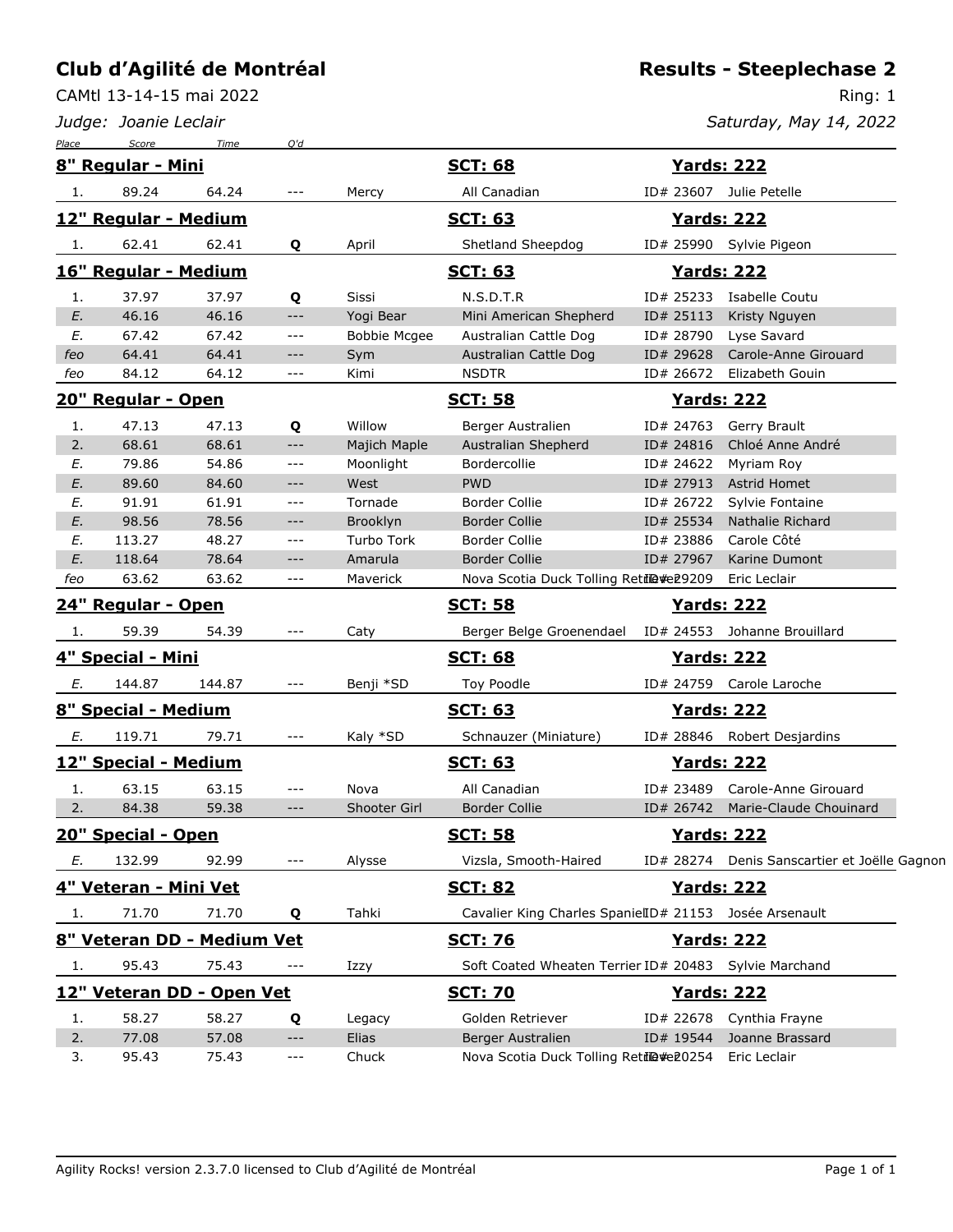CAMtl 13-14-15 mai 2022

*Judge: Gabrielle Fleury*

**Results - Steeplechase 3**

Ring: 1 *Saturday, May 14, 2022*

| Place | Score                 | Time                      | O'd   |                     |                                        |           |                    |  |  |
|-------|-----------------------|---------------------------|-------|---------------------|----------------------------------------|-----------|--------------------|--|--|
|       | 16" Regular - Medium  |                           |       | <b>SCT: 50</b>      |                                        |           | <u> Yards: 185</u> |  |  |
|       | 41.92                 | 41.92                     | Q     | <b>Bobbie Mcgee</b> | Australian Cattle Dog                  | ID# 28790 | Lyse Savard        |  |  |
| E.    | 38.46                 | 33.46                     |       | Charlie             | <b>Border Collie</b>                   | ID# 27514 | Nathalie Rov       |  |  |
|       | 20" Regular - Open    |                           |       |                     | <b>Yards: 185</b><br><b>SCT: 45</b>    |           |                    |  |  |
|       | 63.22                 | 38.22                     | $---$ | Amarula             | Border Collie                          | ID# 27967 | Karine Dumont      |  |  |
|       | 4" Veteran - Mini Vet |                           |       |                     | <b>SCT: 66</b>                         |           | <b>Yards: 185</b>  |  |  |
|       | 52.78                 | 52.78                     | Q     | Tahki               | Cavalier King Charles SpanielID# 21153 |           | Josée Arsenault    |  |  |
|       |                       | 12" Veteran - Medium Vet  |       |                     | <b>SCT: 60</b>                         |           | <u> Yards: 185</u> |  |  |
| 1.    | 54.36                 | 54.36                     | Q     | Robin               | Berger De Shetland                     | ID# 25140 | Melanie Belanger   |  |  |
|       |                       | 12" Veteran DD - Open Vet |       |                     | <b>SCT: 54</b>                         |           | <u> Yards: 185</u> |  |  |
| 1.    | 35.81                 | 35.81                     | Q     | Elias               | Berger Australien                      | ID# 19544 | Joanne Brassard    |  |  |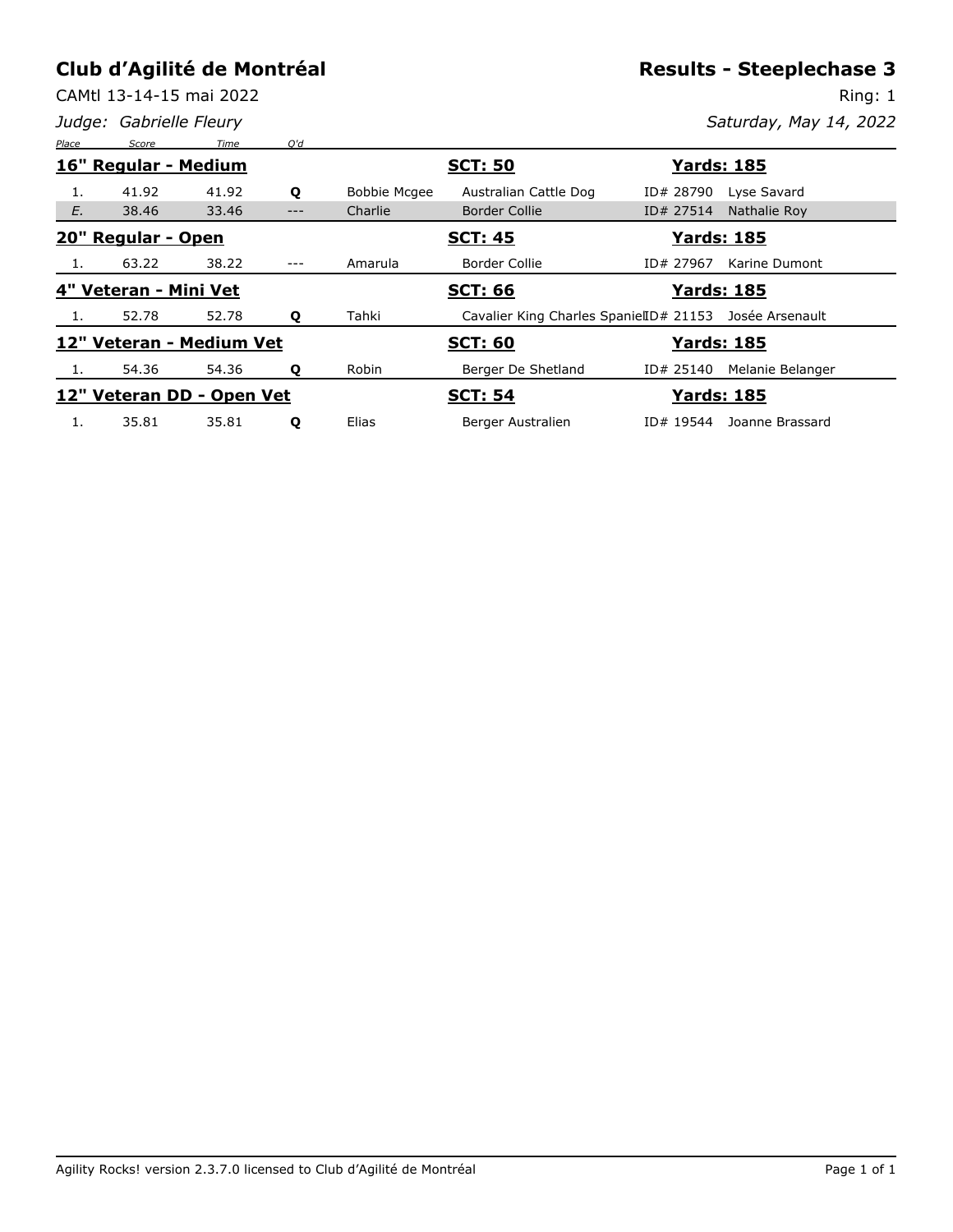CAMtl 13-14-15 mai 2022

*Judge: Joanie Leclair*

**Results - Team Relay 1**

Ring: 1

*Friday, May 13, 2022*

| Place                        | Score                        | <b>Faults</b> | Time                         | O'd          | Height       | Call Name                    | <b>Breed</b>                                           | ID#                | Handler                                  |
|------------------------------|------------------------------|---------------|------------------------------|--------------|--------------|------------------------------|--------------------------------------------------------|--------------------|------------------------------------------|
| <b>Small Regular</b>         |                              |               |                              |              |              |                              | <b>SCT: 101</b>                                        |                    | <b>Yards: 261</b>                        |
| 1.                           | 81.52                        | 5.00          | 76.52                        | $\mathbf{o}$ | 12"R<br>12"R | April<br>Chewee              | Shetland Sheepdog<br>Shetland Sheepdog                 | 25990<br>26097     | Sylvie Pigeon<br>Melanie Belanger        |
| <b>Large Regular</b>         |                              |               |                              |              |              |                              | <u>SCT: 91</u>                                         |                    | <u> Yards: 261</u>                       |
| 1.                           | 70.32                        | 5.00          | 65.32                        | $\mathbf{o}$ | 20"R<br>16"R | Chili Pepper<br><b>Sissi</b> | <b>Border Collie</b><br>N.S.D.T.R                      | 28124<br>25233     | Anne Tremblay<br>Isabelle Coutu          |
|                              | <b>Large Regular/Special</b> |               |                              |              |              | <u>SCT: 91</u>               |                                                        | <u> Yards: 261</u> |                                          |
| E.                           | 0.00                         | 0.00          | 0.00                         |              | 20"S<br>16"R | Drako<br>Wapoo               | Golden Retriever<br><b>Border Collie</b>               | 26754<br>29292     | Louise Gamache<br><b>Chantal Bernier</b> |
|                              |                              |               | <b>Large Regular/Veteran</b> |              |              | <b>SCT: 100</b>              |                                                        | <u> Yards: 261</u> |                                          |
| 1.                           | 86.25                        | 10.00         | 76.25                        | $\mathbf{o}$ | 20"R<br>16"V | Willow<br>Limitt             | Berger Australien<br><b>Border Collie</b>              | 24763<br>24108     | Gerry Brault<br>Anne Tremblay            |
| <b>Large Special/Veteran</b> |                              |               |                              |              |              | <b>SCT: 100</b>              |                                                        | <u> Yards: 261</u> |                                          |
|                              | 1. 109.37                    | 15.00         | 94.37                        |              | 16"S<br>12"W | Ollie<br>Léa                 | Berger Australien<br>Berger Australien                 | 27201<br>22136     | Marie Lebeau<br>Linda Lebeau             |
|                              | <b>Small Veteran</b>         |               |                              |              |              |                              | <u>SCT: 121</u>                                        |                    | <u>Yards: 261</u>                        |
|                              | E. 121.93                    |               | 15.00 106.93                 |              | 12"V<br>4"W  | Robin<br>Jasmine             | Berger De Shetland<br>Shetland Sheepdog                | 25140<br>22790     | Melanie Belanger<br>Sylvie Pigeon        |
| <b>Large Veteran</b>         |                              |               |                              |              |              |                              | <u>SCT: 109</u><br><b>Yards: 261</b>                   |                    |                                          |
| 1.                           | 70.90                        | 5.00          | 65.90                        | $\mathbf{o}$ | 12"W<br>8"W  | Elias<br>Izzy                | Berger Australien<br>Soft Coated Wheaten Terrier 20483 | 19544              | Joanne Brassard<br>Sylvie Marchand       |
|                              | E. 101.10                    | 15.00         | 86.10                        |              | 12"W<br>12"W | Kira<br>Maria                | Golden Retriever<br><b>Borador</b>                     | 22143<br>17266     | Kathya Lepage<br>Michel Villeneuve       |